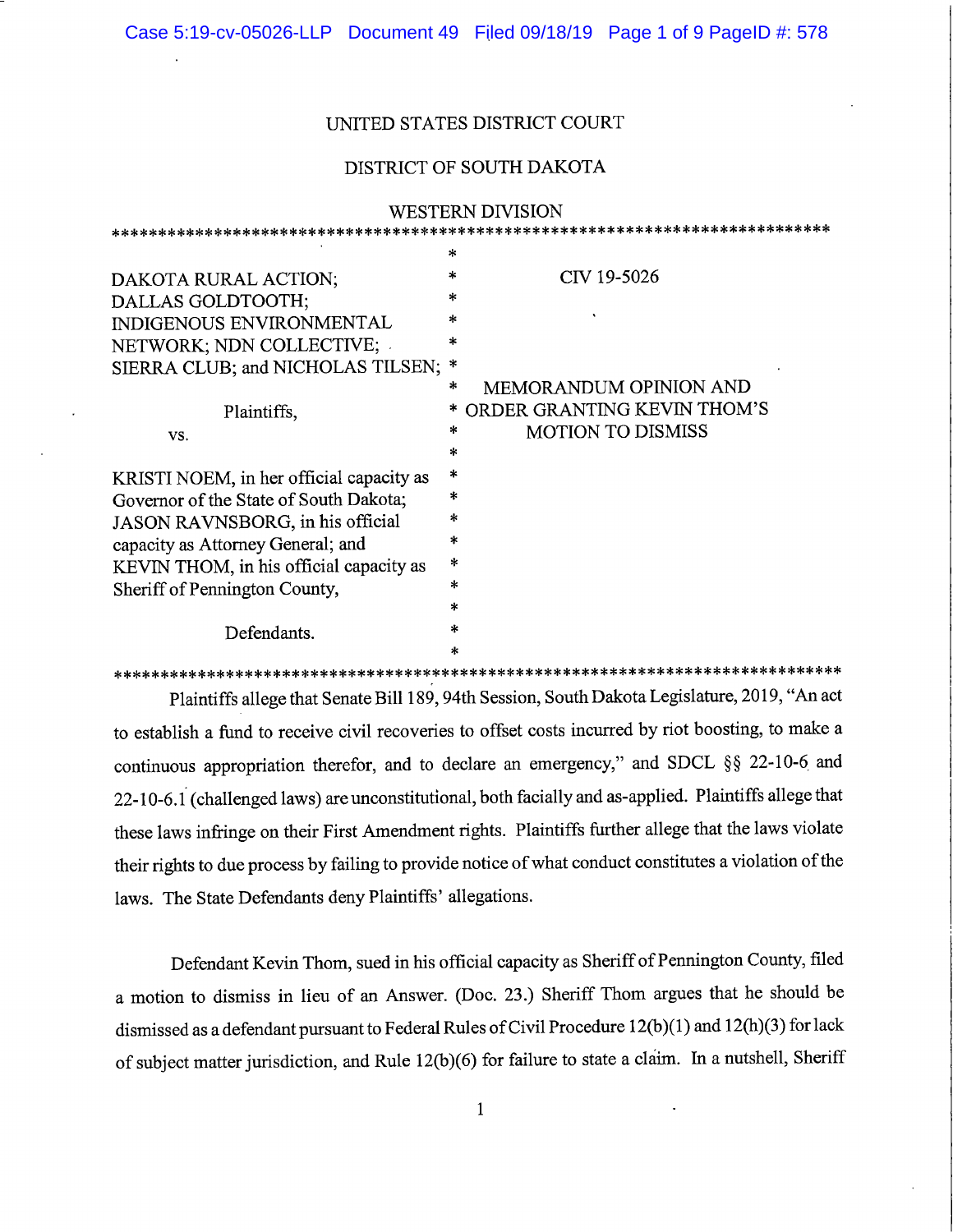Thom argues that he is not a proper defendant because § 1983 does not encompass suits against the county simply because the sheriff is required to enforce state law.

## ANALYSIS

Standing to sue is a jurisdictional requirement "rooted in the traditional understanding of a case or controversy." Spokeo, Inc. v. Robins,  $---$  U.S.  $---$ , 136 S.Ct. 1540, 1547 (2016); see U.S. Const. art. III,  $\S 2$ . This is often referred to as Article III standing. See Advantage Media, L.L.C. v. City of Eden Prairie, 456 F.3d 793, 799 (8th Cir. 2006) (Article HI standing to bring a First Amendment free speech challenge is "an ineseapable threshold question"). The party invoking federal jurisdiction bears the burden of establishing standing. Lujan v. Defenders of Wildlife, 504 U.S. 555, 561 (1992). The burden corresponds with the degree of evidence required at the relevant stage of litigation. Id. "At the pleading stage general factual allegations of injury resulting from the defendant's conduct may suffice." Id. Plaintiffs must demonstrate standing as to each defendant. Calzone v. Hawley, 866 F.3d 866, 869 (8th Cir. 2017). When determining whether to dismiss a complaint for lack of standing, a court is to "constru[e] the allegations of the complaint, and the reasonable inferences drawn therefrom, most favorably to the plaintiff." Glickert v. Loop Trolley Transp. Dev. Dist., 792 F.3d 876, 880 (8th Cir. 2015) (citations and quotation marks omitted).

The Supreme Court has stated that "the irreducible constitutional minimum of standing contains three elements." Lujan, 504 U.S. at 560. First, the plaintiff must have suffered an injury in fact—an invasion of a legally protected interest which is (a) concrete and particularized, (b) actual or imminent, not conjectural or hypothetical. Id. (citations omitted). "Second, there must be a causal connection between the injury and the conduct complained of  $-$  the injury has to be 'fairly ... traee[able] to the challenged action of the defendant, and not. . . [tjhe result [of] the independent action of some third party not before the court."" Id. (quoting Simon v. Eastern Ky. Welfare Rights Organization, 426 U.S. 26, 41-42 (1976)). "Third, it must be 'likely,' as opposed to merely 'speculative,' that the injury will be 'redressed by a favorable decision.'" Id. at 561 (quoting Simon, 426 U.S. at 38, 43).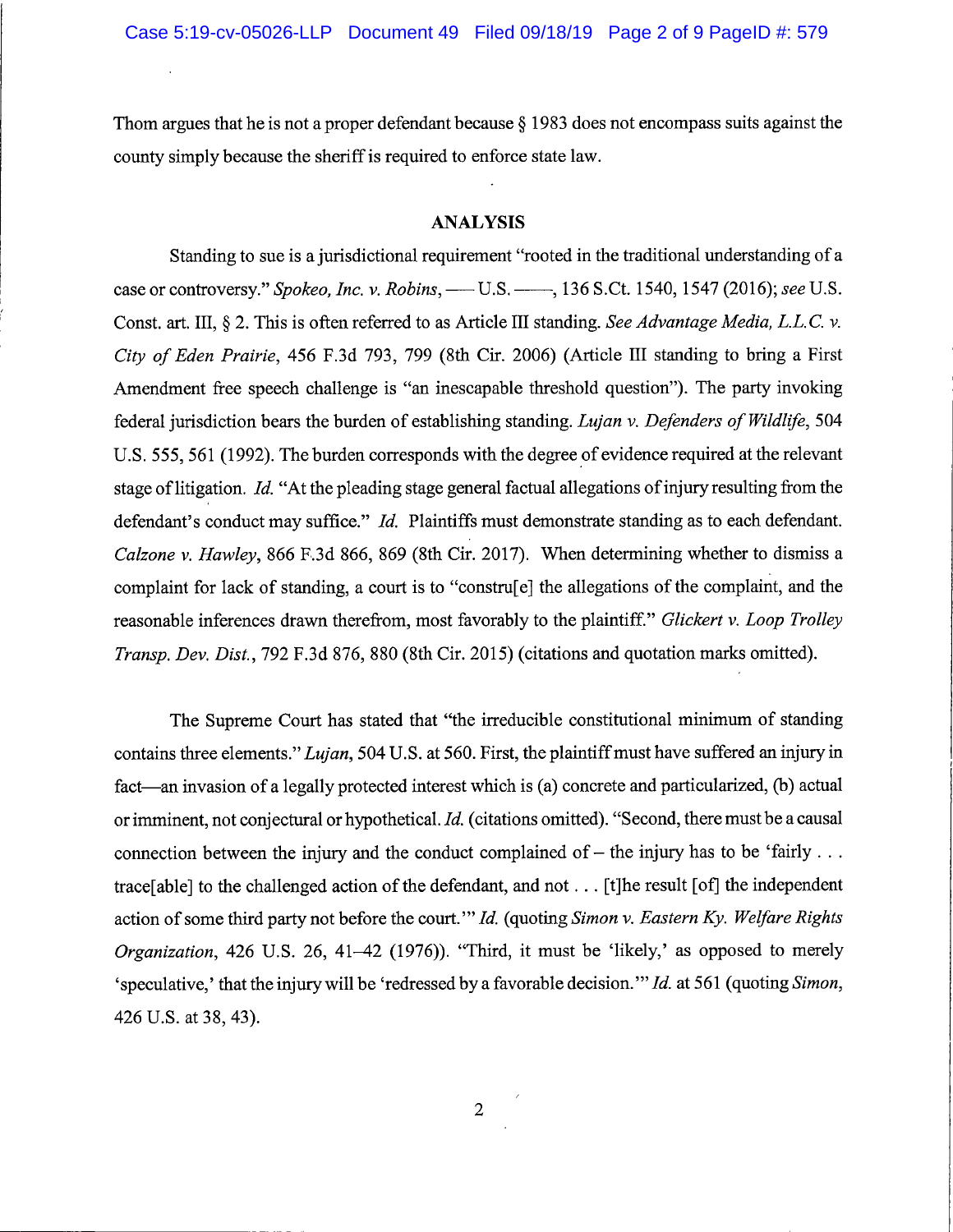The Eighth Circuit has said that "[t]o establish injury in fact for a First Amendment challenge to a state statute, a plaintiff need not have been actually prosecuted or threatened with prosecution." 281 Care Comm. v. Arneson, 638 F.3d 621, 627 (8th Cir. 2011) (citing St. Paul Area Chamber of Commerce v. Gaertner, 439 F.3d 481, 487 (8th Cir. 2006)). A plaintiff must only "establish that he would like to engage in arguably protected speech, but that he is chilled from doing so by the existence of the statute." 281 Care Comm., 638 F.3d at 627. In 281 Care Committee, the Eighth Circuit continued:

Self-Censorship can itself constitute injury in fact. Of course, self-censorship based on mere allegations of a "subjective" chill resulting from a statute is not enough to support standing, and persons having no fears of state prosecution except those that are imaginary or speculative, are not to be accepted as appropriate plaintiffs. The relevant inquiry is whether a party's decision to chill his speech in light of the challenged statute was objectively reasonable. Reasonable chill exists when a plaintiff shows an intention to engage in a course of conduct arguably affected with a constitutional interest, but proscribed by [the] statute, and there exists a credible threat of prosecution.

Id. (internal citations and quotation marks omitted).

Sheriff Thom contends that Plaintiffs have not alleged an injury in fact because Plaintiffs admit that they are not inciting anyone to commit imminent violent or forceful actions, that they advocate against the use of violence, and that they plan to advise and encourage others through peaceful methods.

The assertions in Plaintiffs' Complaint meet the requirement of an injury in fact. Plaintiffs allege that they intend to provide funding, training, and other advice and encouragement to individuals who plan to protest the Keystone XL Pipeline, but they fear arrest, prosecution and/or civil liability because the law is vague about the speech and conduct it regulates. Plaintiff Sierra Club alleges that it will err on the side of curtailing its protected speech:

Sierra Club would be hesitant to engage in many of these forms of protected speech if South Dakota's "riot boosting" laws stand, because it would risk being exposed to civil and criminal liability should authorities or even pipeline companies subjectively decide that the speech somehow contributed to violence.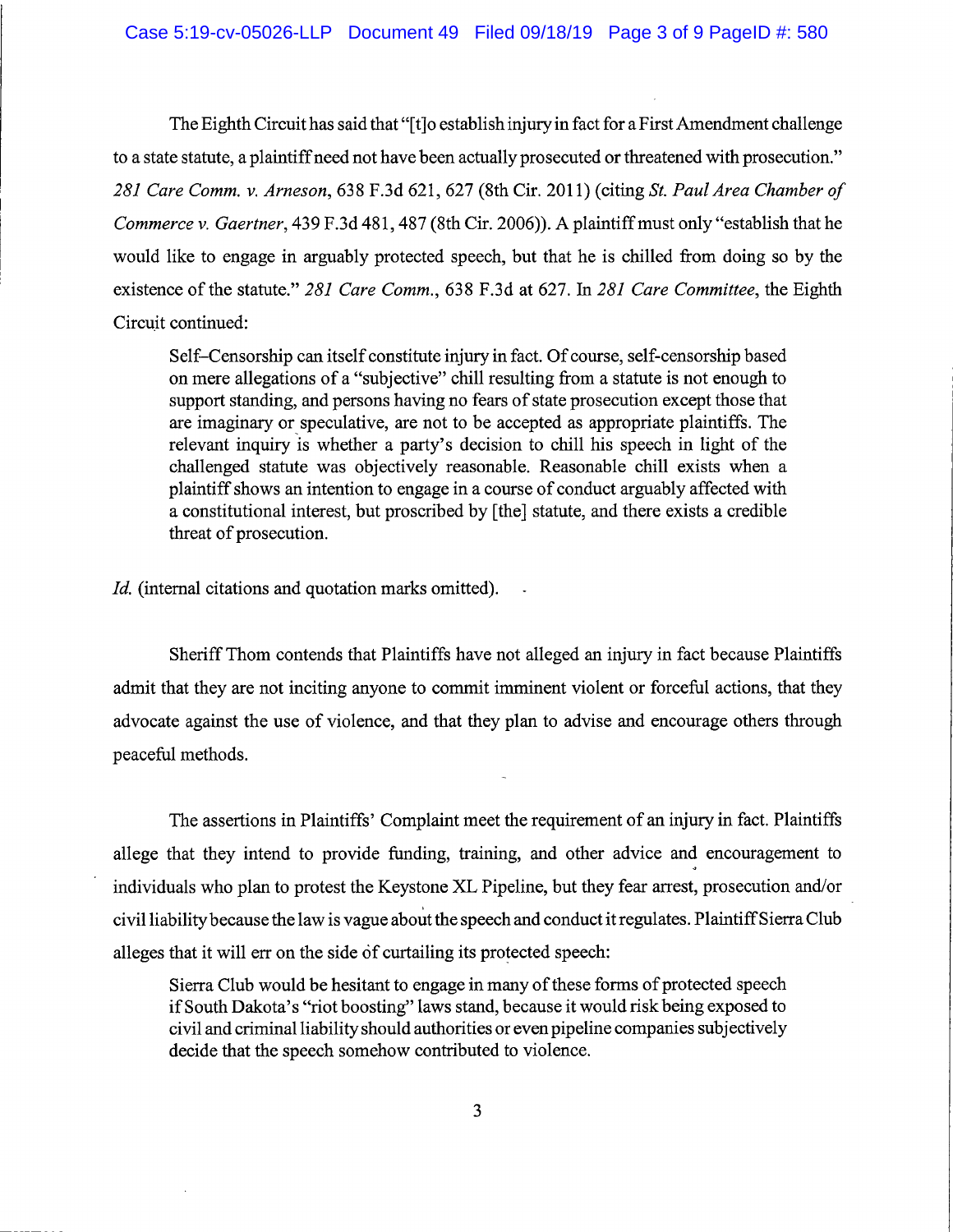Similarly, the vague wording of the South Dakota laws would leave Sierra Club unsure about what speech is permissible, such that it would err on the side of curtailing protected speech.

Doc. 1, Complaint at  $\P$  66. This self-censorship is objectively reasonable and demonstrates that Plaintiffs' injuries are sufficiently concrete. See 281 Care Comm., 638 F.3d at 628 (plaintiffs' speech was reasonably chilled because they alleged that they wished to engage in conduct and they had reasonable cause to fear the consequences of engaging in such conduct). The Court finds that Plaintiffs have alleged an injury in fact that is sufficient to support standing.

"Under United States Supreme Court precedent, when a plaintiff challenges the constitutionality of a rule of law, it is the state official designated to enforce that rule who is the proper defendant, even when that party has made no attempt to enforce the rule." American Civil Liberties Union v. Florida Bar, 999 F.2d 1486, 1490 (11th Cir. 1993) (citing Diamond v. Charles, 476 U.S. 54, 64 (1986)); see also Wilson v. Stocker, 819 F.2d 943, 947 (10th Cir. 1987) (finding a case or controversy between a plaintiff bringing a pre-enforcement challenge and a state attorney general because the attorney general has enforcement authority). In Wilson, the Tenth Circuit reasoned that "a controversy exists not because the state official is himself a source of injury, but because the official represents the state whose statute is being challenged as the source of the injury." 819 F.2d at 947. Thus, the *Wilson* court found that a "plaintiff challenging the constitutionality of a statute has a sufficiently adverse legal interest to a state enforcement officer" to create a substantial controversy when "the plaintiff shows an appreciable threat of injury flowing directly from the statute." *Id.* 

Plaintiffs suing state officials can satisfy the second and third requirements of standing, causation and redressability, by demonstrating "a causal connection" between the defendant and the asserted injury. Digital Recognition Network, Inc. v. Hutchinson, 803 F.3d 952,957 (8th Cir. 2015). "[T]he causation element of standing requires the named defendants to possess authority to enforce the complained-of provision," id. at 958, and "[t]he redressability prong is not met when a plaintiff seeks relief against a defendant with no power to enforce a challenged statute," id. In Digital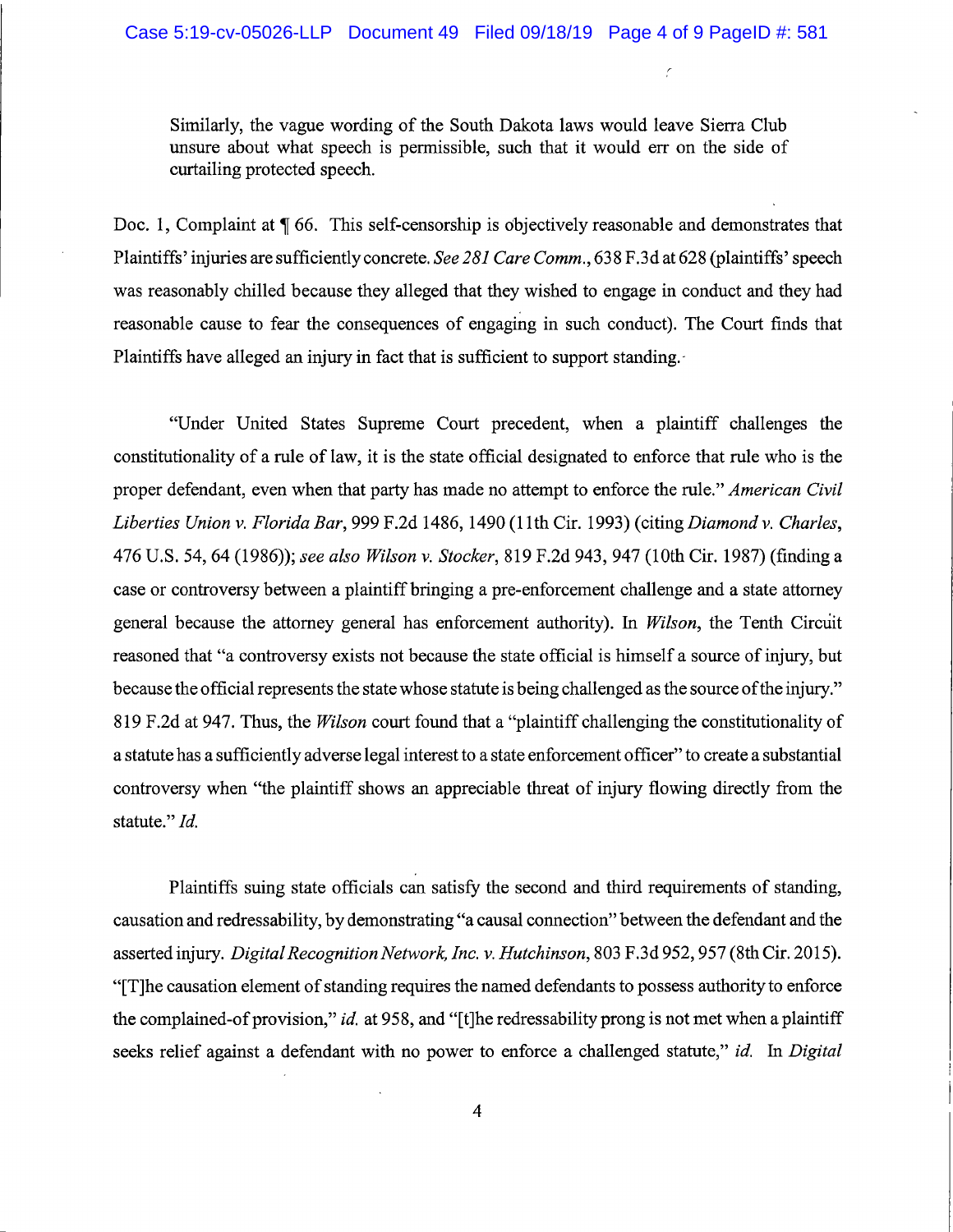Recognition, the Eighth Circuit explained that whether a defendant has enforcement authority is related to whether, under  $Ex$  parte Young, they are proper state officials for suit:

In a case like this one, the questions of Article III jurisdiction and Eleventh Amendment immunity are related. Article III requires the plaintiff to show a causal connection between the state officials and the alleged injury. The Eleventh Amendment does not preclude jurisdiction over the state officials if there is "some connection" between the officials and enforcement of the challenged state law. This court concluded in one case that where state officials had "some connection with the enforcement" of a state law for purposes of the Ex Parte Young doctrine, then the case or controversy requirement of Article III was satisfied. Citizens for Equal Prot. V. Bruning, 455 F.3d 859, 864 (8th Cir. 2006).

## Digital Recognition, 803 F.3d at 957.

But Sheriff Thom is not a state official, so there is a question about how Plaintiffs can satisfy the second and third standing requirements as to him. In their briefs, both parties assume that the causation and redressability requirements of standing to sue Sheriff Thom are fulfilled if Plaintiffs' allegations against the county, ifproven, would constitute an official policy for § 1983 liability under Monell v. New York City Dep't of Social Serv., 436 U.S. 658 (1978). The Court found support for the parties' approach in *Miller v. City of St. Paul*, 823 F.3d 503 (8th Cir. 2016). There, the plaintiff alleged that city defendants violated his First Amendment right to engage in religious speech in a public park. The Eighth Circuit held that because the plaintiff failed to show that he was subject to a credible threat of prosecution pursuant to "official municipal policy of some nature," the plaintiff did not have standing to pursue his claim against the city or against the city's police chief and patrol commander in their official capacities. Id. at 506-07, 508. Accordingly, this Court will discuss municipal liability under § 1983 and whether Plaintiffs have alleged a nexus between their injuries and an official policy of Pennington County in order to determine whether they have standing to sue Sheriff Thom in his official capacity.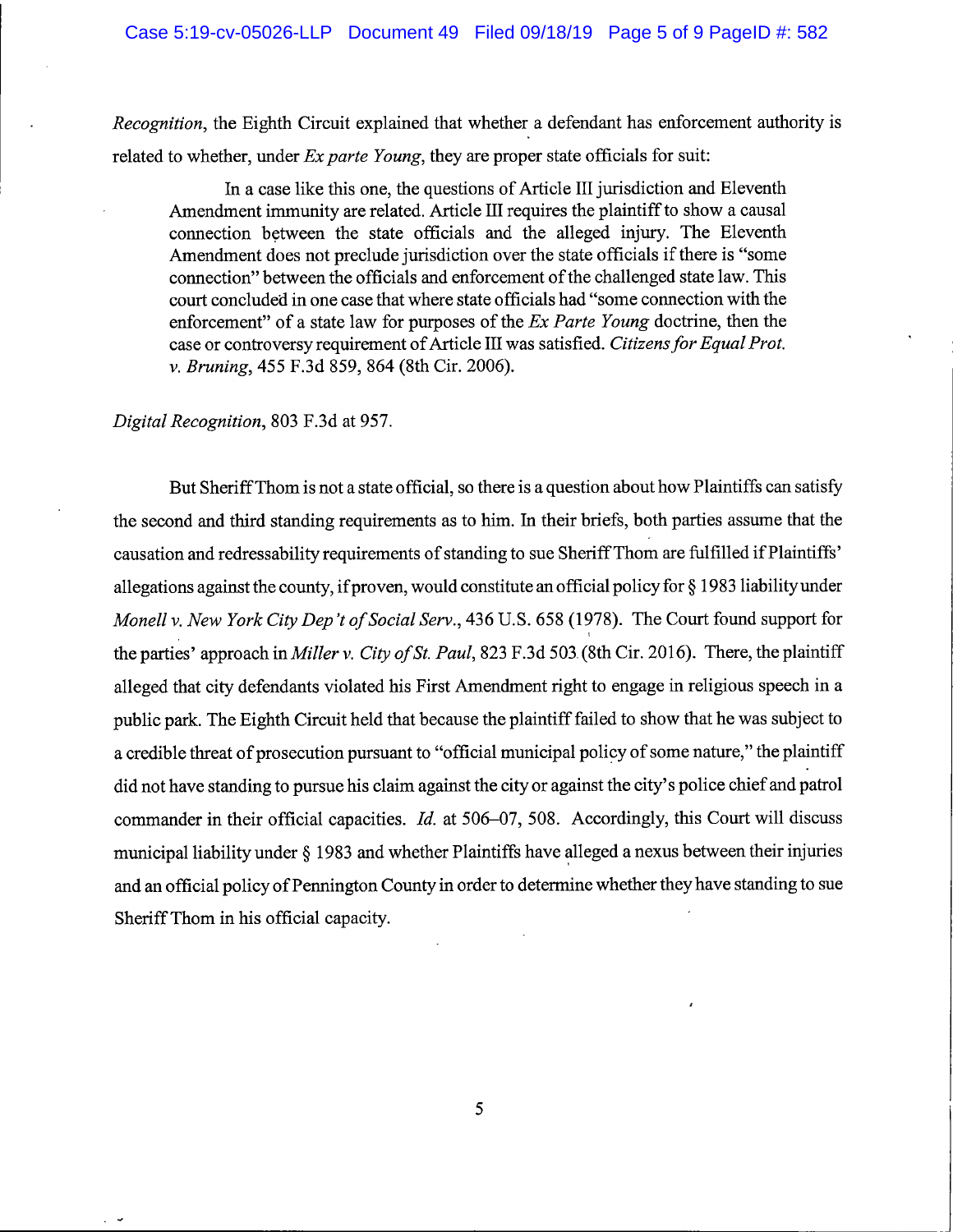In Monell the Supreme Court held that Congress intended municipalities and other local governmental entities to be included among those persons to whom § 1983 applies.' 436U.S. at 690. At the same time, the Court made it clear that municipalities may not be held liable "unless action pursuant to official municipal policy of some nature caused a constitutional tort." Id. at 691. The Court emphasized that "a municipality cannot be held liable solely because it employs a tortfeasor—or, in other words, a municipality cannot be held liable under § 1983 on a respondeat superior theory." Id. The Court explained:

We conclude, therefore, that a local government may not be sued under § 1983 for an injury inflicted solely by its employees or agents. Instead, it is when execution of a government's policy or custom, whether made by its lawmakers or by those whose edicts or acts may fairly be said to represent official policy, inflicts the injury that the government as an entity is responsible under § 1983.

Id. at 694. "Municipal liability under § 1983 attaches where—and only where—a deliberate choice to follow a course of action is made from among various alternatives by the official or officials responsible for establishing final policy with respect to the subject matter in question." Pembaur v. Cincinnati, 475 U.S. 469,483-84 (1986). Where official policy is lacking, municipal liability may be established "through proof that the alleged misconduct was so pervasive among the non-policy making employees of the municipality 'as to constitute a "custom or usage" with the force of law.'" McGautha v. Jackson Cty., Mo., Collections Dep't, 36 F.3d 53, 56 (8th Cir. 1994) (citations omitted).

Relying on Monell, Sheriff Thom argues that Plaintiffs fail to satisfy the second and third requirements of standing as to him because they are not challenging a policy or custom of Pennington County.<sup>2</sup> It is true that no official policy or custom of Pennington County is alleged in

<sup>&</sup>lt;sup>1</sup> Section 1983 creates a private right of action against "any person" who, under color of state law, deprives another of rights protected by the Constitution. Collins v. City of Harker Heights. Tex, 503 U.S. 115, 120 (1992).

<sup>&</sup>lt;sup>2</sup> "A plaintiff who sues public employees in their official... capacities sues only the public employer and therefore must establish the municipality's liability for the alleged conduct.'' Kelly V. City of Omaha, Neb., 813 F.3d 1070, 1075 (8th Cir. 2016).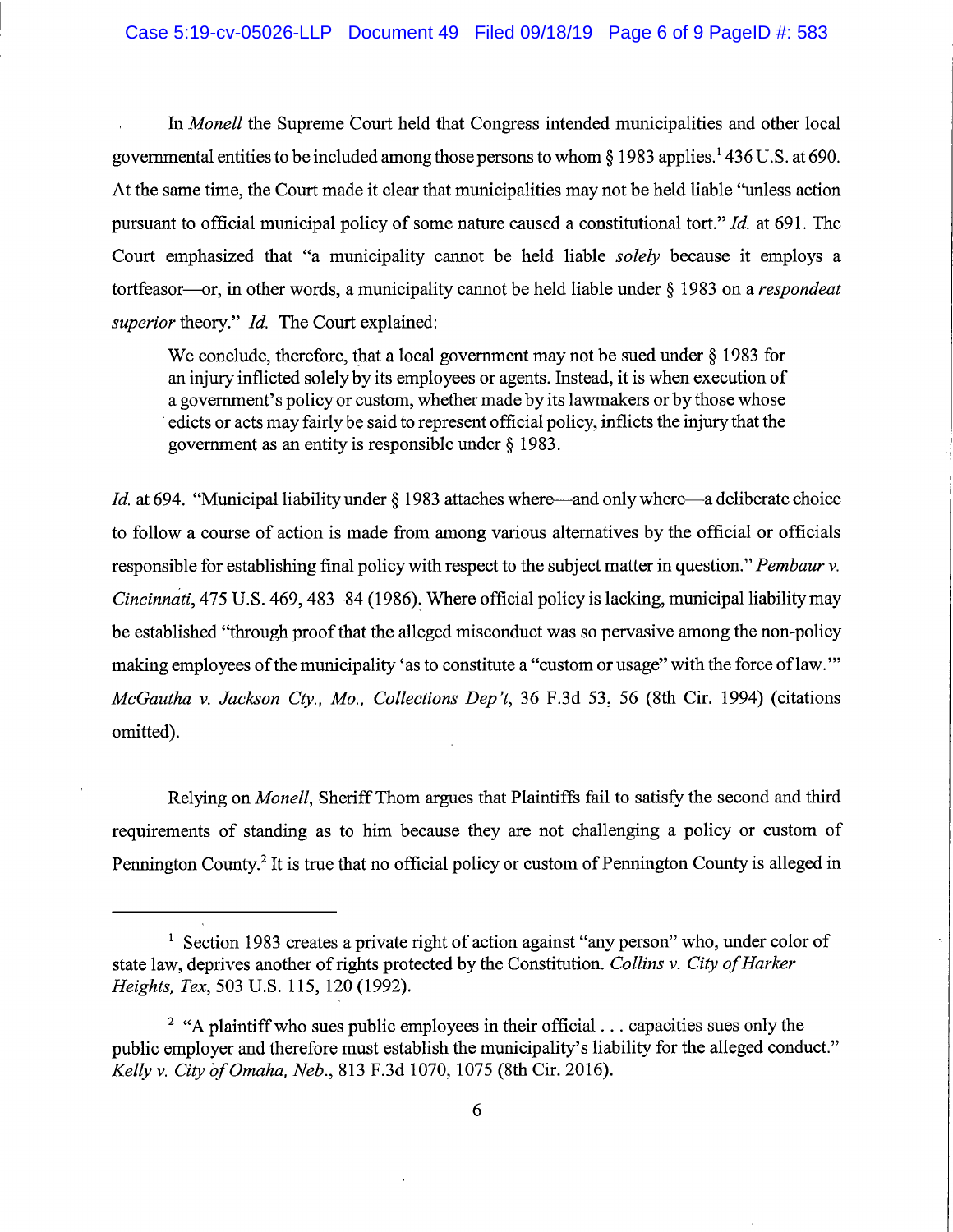the Complaint, and Plaintiffs admit that their claims against Thom are based for the most part on the fact that the law requires sheriffs to enforce state laws. The Eighth Circuit has not decided under what circumstances a municipality could be liable for enforcing state law. See Slaven v. Engstrom, 710 F.3d 772, 781 n.4 (8th Cir. 2013). There, the Eighth Circuit stated:

Whether, and if so when, a municipality may be liable under  $\S$  1983 for its enforcement of state law has been the subject of extensive debate in the circuits. See *Fives v. City of New York*, 524 F.3d 346, 351–53 (2d Cir. 2008) (collecting and analyzing cases). We need not decide whether a municipality may ever be liable for enforcing state law because, here, there is no evidence or even allegation that Hennepin Court [sic] was enforcing state law, as opposed to merely being present in a proceeding where a state court, applying state law, allegedly violated the Slavens' constitutional rights.

Id. Thom relies on cases from outside the Eighth Circuit holding that a city's policy of enforcing state law does not trigger § 1983 liability. See, e.g.. Surplus Store and Exchange, Inc. v. City of Delphi, 928 F.2d 788, 791-92 (7th Cir. 1991) ("It is difficult to imagine a municipal policy more innocuous and constitutionally permissible, and whose causal connection to the alleged violation is more attenuated, than the 'policy' of enforcing state law. If the language and standards from Monell are not to become a dead letter, such a 'policy' simply cannot be sufficient to ground liability against a municipality."); Bethesda Lutheran Homes & Services, Inc. v. Leean, 154 F.3d 716 (7th Cir. 1998). In Bethesda Lutheran, the Seventh Circuit explained its conclusion in the following manner:

The plaintiff who wants a judgment against the municipality under that statute must be able to trace the action of the employees who actually injured him to a policy or other action of the municipality itself. When the municipality is acting under compulsion of state or federal law, it is the policy contained in that state or federal law, rather than anything devised or adopted by the municipality, that is responsible for the injury. Apart from this rather formalistic point, our position has the virtue of minimizing the occasions on which federal constitutional law, enforced through section 1983, puts local government at war with state government.

Bethesda Lutheran, 154 F.3d at 718. As in Slaven, this Court need not decide if Pennington County could be liable simply for enforcing state law because there is no allegation that the challenged laws have been enforced by the County or that the County is the moving force behind the Constitutional violation.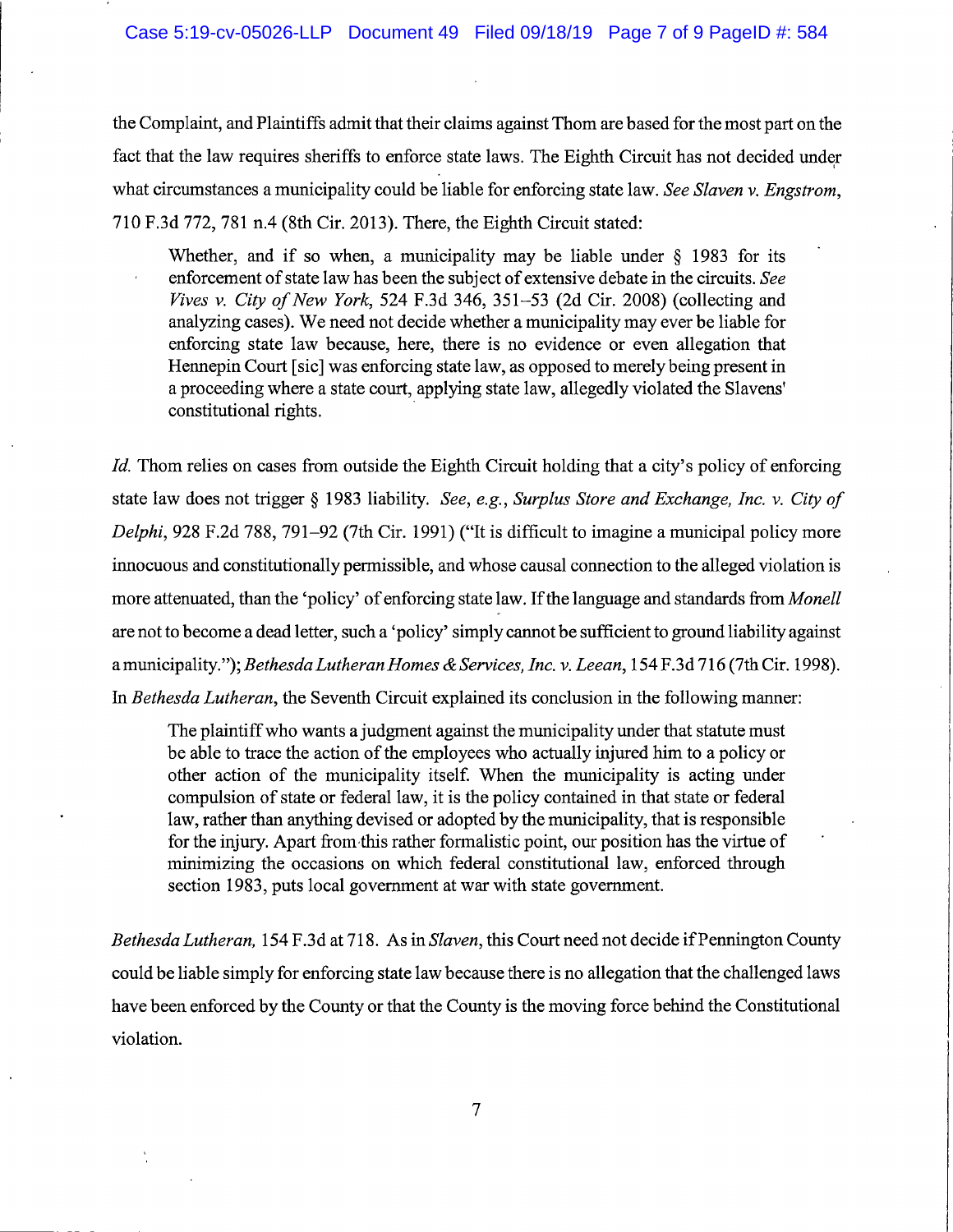In their brief, Plaintiffs assert three theories to support the claim that Pennington County has the equivalent of an official policy that could make it liable under § 1983 pursuant to *Monell*. First, Plaintiffs cite a handbook of official polices from the Pennington County Sheriff's Office. They refer to provisions recognizing "the discretion vested in" the officers and that the officers must "chos[e] between conflicting courses of action." (Plaintiffs Brief, Doc. 36 at 18.) Plaintiffs also argue that the policy manual suggests Pennington County is developing policies relevant to enforcement of the challenged laws because the policy manual states "[t]he Pennington County Sheriff's Office will have written plans for responding to unusual occurrences," including "civil" unrest" and "riot." (Id.) Second, Plaintiffs point to a press release where Sheriff Thom said he won't arrest people for CBD oil after the Pennington County State's Attorney announced he would not prosecute CBD oil cases. {Id. at 19.) Third, Plaintiffs contend that South Dakota's public policy doctrine "recognizes that law enforcement decisions necessarily involve discretion." None of the theories are pleaded in the Complaint and, even if they were, none of the theories adequately allege the equivalent of an official policy or custom in regard to the challenged laws.

The relevant questions in cases involving municipal liability under § 1983 are whether the unconstitutional act "may fairly be said to represent official policy" ofthat municipality and whether the policy was the "moving force" behind the violation. Monell, 436 U.S. at 694. Stated another way, the question is whether there is a "direct causal link" between a municipal policy and the alleged constitutional violation, City of Canton, Ohio v. Harris, 489 U.S. 378, 385 (1989), and a "deliberate choice [by the municipality] to follow a course of action... made from among various alternatives." Pembaur, 475 U.S. at 483. Applying this standard in this case, Plaintiffs have failed to allege that Pennington County sheriff officials have made any choices at all regarding enforcement of the challenged laws that could cause a violation of Plaintiffs' First Amendment rights. Plaintiffs' allegations show only that a policy choice was made by State officials.

The Governor and the Attorney General do not dispute that they are proper defendants in this case. A decision against the Governor and Attorney General will redress Plaintiffs' alleged injuries. But Plaintiffs' injuries, as currently alleged, are not fairly traceable to Sheriff Thom and would not